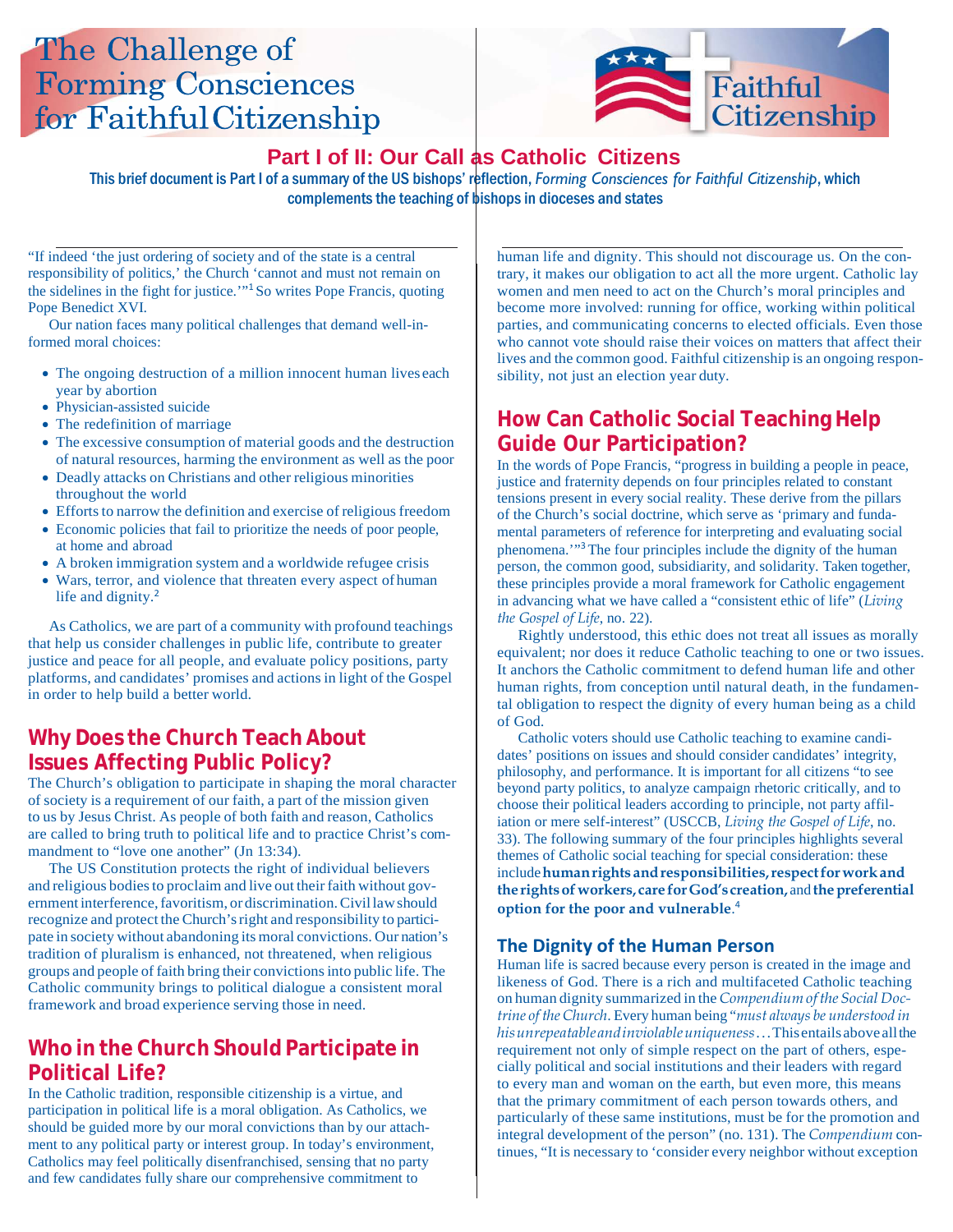as another self, taking into account first of all his life and the means necessary forliving itwith dignity'(*GaudiumetSpes*, no. 27). Every political, economic, social, scientific and cultural program must be inspired by the awareness of the primacy of each human being over society."<sup>5</sup>

#### **Subsidiarity**

It is impossible to promote the dignity of the person without showing concern for the family, groups, associations, and local realities—in short, for those economic, social, cultural, recreational, professional, and political communities to which people spontaneously give life and which make it possible for them to achieve effective social growth.<sup>6</sup> The family, based on marriage between a man and a woman, is the fundamental unit of society. This sanctuary for the creation and nurturing of children must not be redefined, undermined, or neglected. Supporting families should be a priority for economic and social policies. How our society is organized—in economics and politics, in law and public policy—affects the well-being of individuals and of society. Every person and association has a right and a duty to participate in shaping society to promote the well-being of individuals and the common good.

The principle of subsidiarity reminds us that larger institutions in society should not overwhelm or interfere with smaller or local institutions; yet larger institutions have essential responsibilities when the more local institutions cannot adequately protect human dignity, meet human needs, and advance the common good.<sup>7</sup>

#### **The Common Good**

The common good is comprised of "the sum total of social conditions which allow people, either as groups or as individuals, to reach their fulfilment more fully and more easily."<sup>8</sup>

Human dignity is respected and the common good is fostered only if**humanrights areprotectedandbasic responsibilities aremet.** Every human being has a right to life, a right to religious freedom, and a right to have access to those things required for human decency food and shelter, education and employment, health care and housing. Corresponding to these rights are duties and responsibilities—to ourselves, to our families, and to the larger society.

The economy must serve people, not the other way around. An economic system must serve the dignity of the human person and the common goodby**respecting thedignity of workandprotecting the rights of workers**. Economic justice calls for decent work at fair, living wages, a broad and fair legalization program with a path to citizenship for immigrant workers, and the opportunity for all people to work together for the common good through their work, ownership, enterprise, investment, participation in unions, and other forms of economic activity. Workers also have responsibilities—to provide a fair day's work for a fair day's pay, to treat employers and coworkers with respect, and to carry out their work in ways that contribute to the common good. Workers, employers, and unions should not only advance their own interests but also work together to advance economic justice and the well-being of all.

We have a duty to **care for God's creation**, which Pope Francis refersto in *Laudato Si'* as "our common home."<sup>9</sup> We all are called to be careful stewards of God's creation and to ensure a safe and hospitable environment for vulnerable human beings now and in the future. Pope Francis, consistent with St. John Paul II and Pope Benedict XVI (World Day of Peace Message, 1990 and 2010), has lifted up pollution, climate change, lack of access to clean water, and the loss of biodiversity as particular challenges. Pope Francis speaks of an "ecological debt" (no. 51) owed by wealthier nations to developing nations. And he calls all of us to an "ecological conversion" (no. 219), by which "the effects of [our] encounter with Jesus Christ become evident in [our] relationship with the world around [us]".<sup>10</sup> Indeed, this concern with "natural ecology" is an indispensable part of the broader "human ecology," which encompasses not only material but moral and social dimensions as well.

#### **Solidarity**

Solidarity is "a firm and persevering determination to commit oneself to . . . the good of all and of each individual, because we are *all* really responsible *for all.*" It is found in "a commitment to the good of one's neighbor with the readiness, in the Gospel sense, to 'lose oneself' for the sake of the other instead of exploiting him, and to 'serve him' instead of oppressing him for one's own advantage."<sup>11</sup>

We are one human family, whatever our national, racial, ethnic, economic, and ideological differences. Our Catholic commitment to solidarity requires that we pursue justice, eliminate racism, end human trafficking, protect human rights, seek peace, and avoid the use of force except as a necessary last resort.

In a special way, our solidarity must find expression in the **preferential option forthe poor and vulnerable.** Amoral testforsociety is how we treat the weakest among us—the unborn, those dealing with disabilities or terminal illness, the poor, and the marginalized.

### **Conclusion**

In light of Catholic teaching, the bishops vigorously repeat their call for a renewed politics that focuses on moral principles, the promotion of human life and dignity, and the pursuit of the common good. Political participation in this spirit reflects not only the social teaching of our Church but the best traditions of our nation.

#### **Notes**

- 1 *Evangelii Gaudium*, no. 183.
- 2 This specific list of issues is taken from the Introductory Note to *Forming Consciences for Faithful Citizenship*, 2015. For a fuller consideration, see the second document in this series, "The Challenge of Forming Consciences for Faithful Citizenship; Part II: Making Moral Choices and Applying Our Principles" (2016), and the full statement of the bishops' *Forming Consciences for Faithful Citizenship*, 2015.
- 3 *Evangelii Gaudium*, no. 221.
- These principles are drawn from a rich tradition more fully described in the *Compendium of the Social Doctrine of theChurch* fromthe Pontifical Council for Justice and Peace (Washington, DC: United States Conference of Catholic Bishops, 2005), no. 160. For more information on these principles, see *Forming Consciences for Faithful Citizenship*, 2016, nos. 40ff.
- 5 *Compendium of the Social Doctrine of the Church*, no. 132. This summary represents only a few highlights from the fuller treatment of the human person in the*Compendium of the Social Doctrine of the Church*. For the fuller treatment, see especially nos. 124-159 where many other important aspects of human dignity are treated.
- 6 *Compendium of the Social Doctrine of the Church*, no. 185.
- 7 *Centesimus Annus*, no. 48; *Dignitatis Humanae*, nos. 4-6.
- 8 *CompendiumoftheSocialDoctrine oftheChurch*,no. 164
- 9 *Laudato Si'*, no. 77.
- 10 *Laudato Si'*, nos. 219 and 217.
- 11 *Compendiumofthe Social Doctrine oftheChurch*, no. 193.(SeeMt 10:40-42, 20:25; Mk 10:42-45; Lk 22:25-27)

Copyright © 2016, United States Conference of Catholic Bishops, Washington DC. All rights reserved.



Quotes from the *Compendium on the Social Doctrine of the Church,* copyright © 2004, Libreria Editrice Vaticana (LEV), Vatican City State. Used with permission. All rights reserved.

Quotesfrom*EvangeliiGaudium*and*LaudatoSi'*, copyright©2013, 2015, Libreria Editrice Vaticana (LEV), Vatican City State. Used with permission. All rights reserved.

ISBN: 978-1-60137-545-2 Publication No. 7-545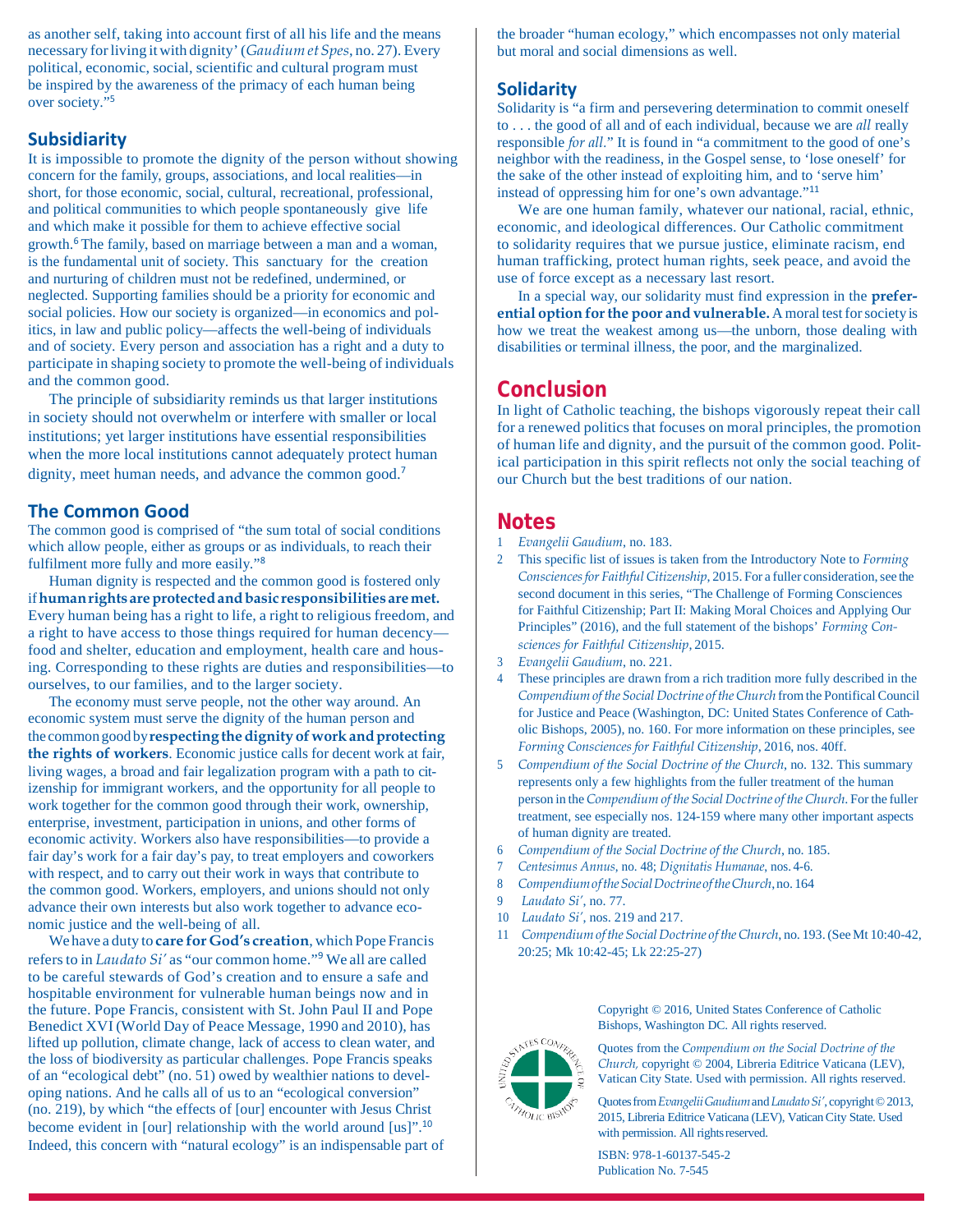# The Challenge of **Forming Consciences** for Faithful Citizenship



**Part II of II: Making Moral Choices and Applying Our Principles**

 $\blacksquare$ 

This brief document is Part II of a summary of the US bishops' reflection, *Forming Consciences for Faithful Citizenship*, which complements the teaching of bishops in dioceses and states.

Part I of the summary of the US bishops' reflection, *Forming Consciences for Faithful Citizenship*, considered the core principles that underlie Catholic engagement in the political realm. Part II is a consideration of the process by which these principles are applied to the act of voting and taking positions on policy issues. It begins with the general consideration of the nature of conscience and the role of prudence. The application of prudential judgment does not mean that all choices are equally valid or that the bishops' guidance and that of other church leaders is just another political opinion or policy preference among many others. Rather, Catholics are urged to listen carefully to the Church's teachers when they apply Catholic social teaching to specific proposals and situations.

## **How Does the Church Help the Catholic Faithful to Speak About Political and Social Questions?**

### **A Well-Formed Conscience**

The Church equips its members to address political questions by helping them develop well-formed consciences. "Conscience is a judgment of reason whereby the human person recognizes the moral quality of a concrete act....... [Every person] is obliged to follow faithfully what he [or she] knows to be just and right" (*Catechism of the Catholic Church*, no. 1778). We Catholics have a lifelong obligation to form our consciencesin accord with human reason, enlightened by the teaching of Christ as it comes to us through the Church.

## **The Virtue of Prudence**

The Church also encourages Catholics to develop the virtue of prudence, which enables us "to discern our true good in every circumstance and to choose the right means of achieving it" (*Catechism of the Catholic Church*, no. 1806). Prudence shapes and informs our ability to deliberate over available alternatives, to determine what is most fitting to a specific context, and to act. Prudence must be accompanied by courage, which calls us to act. As Catholics seek to advance the common good, we must carefully discern which public policies are morally sound. At times, Catholics may choose different ways to respond to social problems, but we cannot differ on our obligation to protect human life and dignity and help build, through moral means, a more just and peaceful world.

# **Doing Good and Avoiding Evil**

There are some things we must never do, as individuals or as a society, because they are always incompatible with love of God and neighbor. These intrinsically evil acts must always be rejected and never supported. A preeminent example is the intentional taking of innocent human life, as in abortion. Similarly, human cloning, destructive research on human embryos, and other acts that directly violate the sanctity and dignity of human life including genocide, torture, and the targeting of noncombatants in acts of terror or war, can never be justified. Nor can violations of human dignity, such as acts of racism, treating workers as mere means to an end, deliberately subjecting workers to subhuman living conditions, treating the poor as disposable, or redefining marriage to deny its essential meaning, ever be justified.

Opposition to intrinsically evil acts also prompts us to recognize our positive duty to contribute to the common good and act in solidarity with those in need. Both opposing evil and doing good are essential. As St. John Paul II said, "The fact that only the negative commandments oblige always and under all circumstances does not mean that in the moral life prohibitions are more important than the obligation to do good indicated by the positive commandment."1 The basic right to life implies and is linked to other human rights such as a right to the goods that every person needs to live and thrive—including food, shelter, health care, education, and meaningful work.

## **Avoiding Two Temptations**

Two temptations in public life can distort the Church's defense of human life and dignity: The first is a moral equivalence that makes no ethical distinctions between different kinds of issues involving human life and dignity. The direct and intentional destruction of innocent human life from the moment of conception until natural death is always wrong and is not just one issue among many. It must always be opposed. The second is the misuse of these necessary moral distinctions as a way of dismissing or ignoring other seriousthreats to human life and dignity. Racism and other unjust discrimination, the use of the death penalty, resorting to unjust war, environmental degradation, the use of torture, war crimes, the failure to respond to those who are suffering from hunger or a lack of health care or housing, pornography, human trafficking, redefining civil marriage, compromising religious liberty,